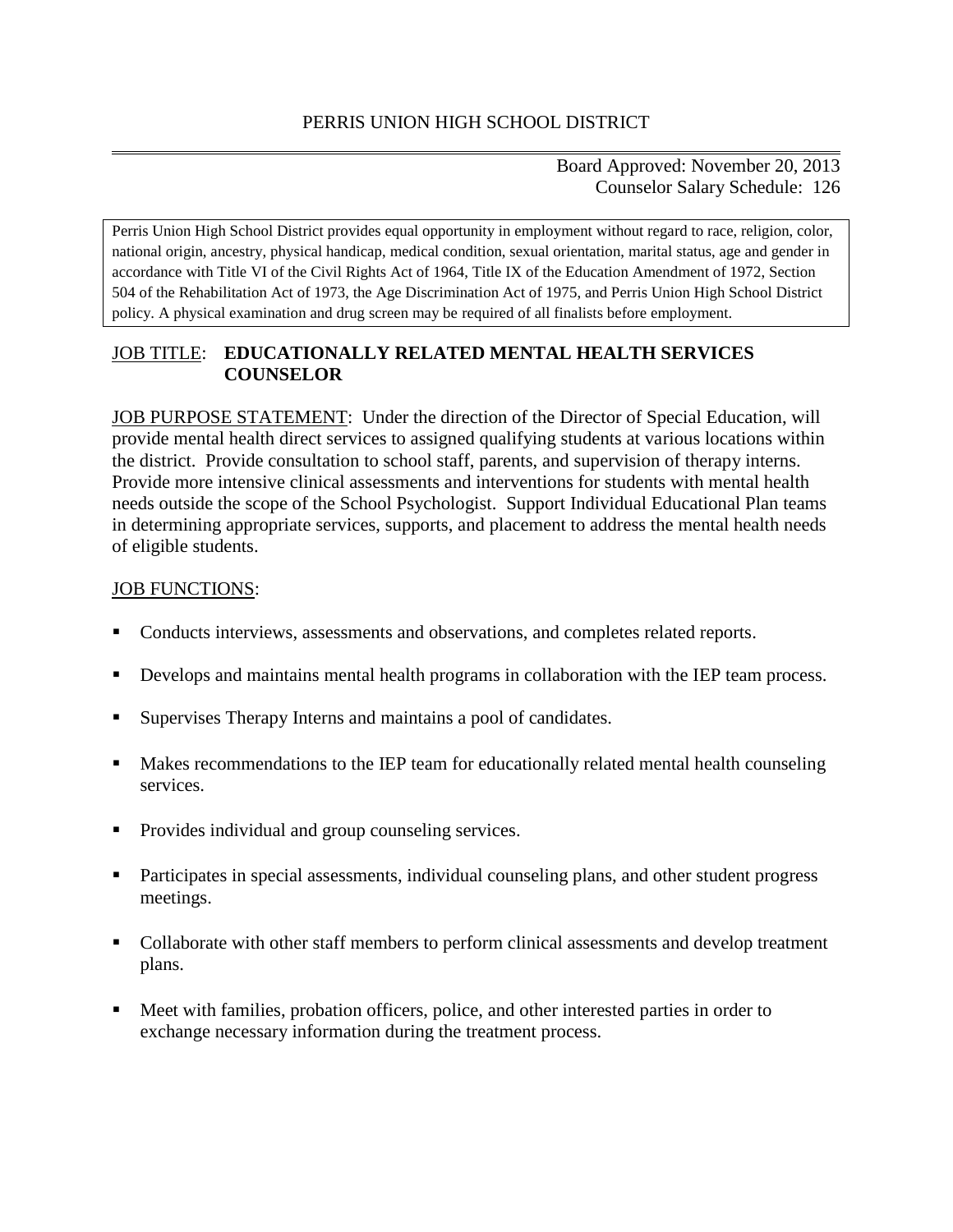# JOB TITLE: **EDUCATIONALLY RELATED MENTAL HEALTH SERVICES COUNSELOR** Page 2

#### JOB FUNCTIONS – continued

- Evaluate the effectiveness of counseling programs and clients' progress in resolving identified problems and moving towards defined objectives.
- Provides in-service training to parents, community agencies, students, district personnel and others.
- Refers students to other public or private community agencies.
- **Provide assistance, instructional/behavioral strategies for students who have emotional** disabilities and behavioral challenges to students in programs within the district, nonpublic schools and residential facilities.
- Attends IEP meetings, department meetings, PLCs, and other meetings as assigned.
- Completes Medi-Cal billing.
- Maintains confidentiality of records relating to students' treatment.
- Establishes and maintains effective working relationships with staff, students, parents, and community members.
- Performs related duties as assigned.

#### PHYSICAL ABILITIES:

- Visual ability to read handwritten or typed documents, and the display screen of various office equipment and machines
- Able to conduct verbal conversation, write, and read in English
- Able to hear normal range verbal conversation (approximately 60 decibels)
- Able to sit, stand, stoop, kneel, bend, and walk
- Able to sit for sustained periods of time
- Able to climb slopes, stairs, steps, ramps and ladders
- Able to lift up to 25 pounds
- Able to carry up to 25 pounds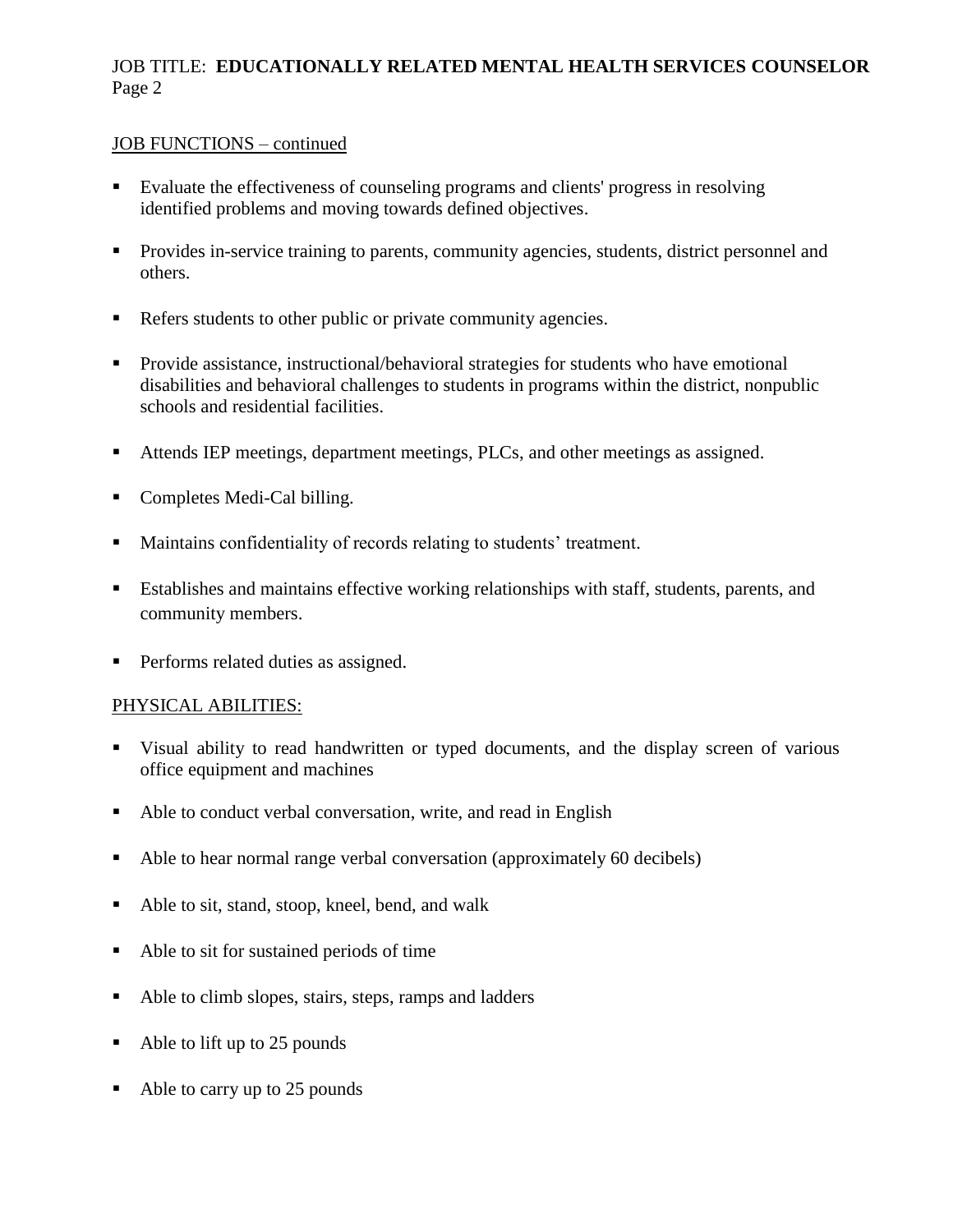# JOB TITLE: **EDUCATIONALLY RELATED MENTAL HEALTH SERVICES COUNSELOR** Page 3

### PHYSICAL ABILITIES - continued

Able to operate office machines and equipment in a safe and effective manner

### JOB EXPERIENCE:

 Two years of experience in the behavioral health plan process (direct services, treatment plans, monitoring of progress, and termination of services), including experience providing mental health services to special education students.

### Desirable experience:

- Provide mental health therapy services in a California school district
- **Provide training to parents, school district staff, or community-based organizations**
- Experience in a school setting implementing Positive Behavior Supports is preferred.
- Medi-Cal charting

### Employees in this classification must possess and maintain one of the following:

 Pupil Personnel Services (PPS) Credential with a specialization in school social work or a School Psychology Credential issued by the California Commission on Teacher Credentialing

### Licenses, Certifications, Bonding, and/or Testing:

- Licensed Marriage, Family, Child Therapist (LMFT) or Marriage and Family Therapist (MFT) issued by a licensing agency within the Department of Consumer Affairs is desirable.
- Licensed as a Psychologist issued by a licensing agency within the Department of Consumer Affairs is desirable.
- Licensed as a Clinical Social Worker issued by a licensing agency within the Department of Consumer Affairs is desirable.
- **TB** Clearance
- **Drug/Alcohol Clearance**
- Valid Driver's License
- Criminal Justice Fingerprint Clearance